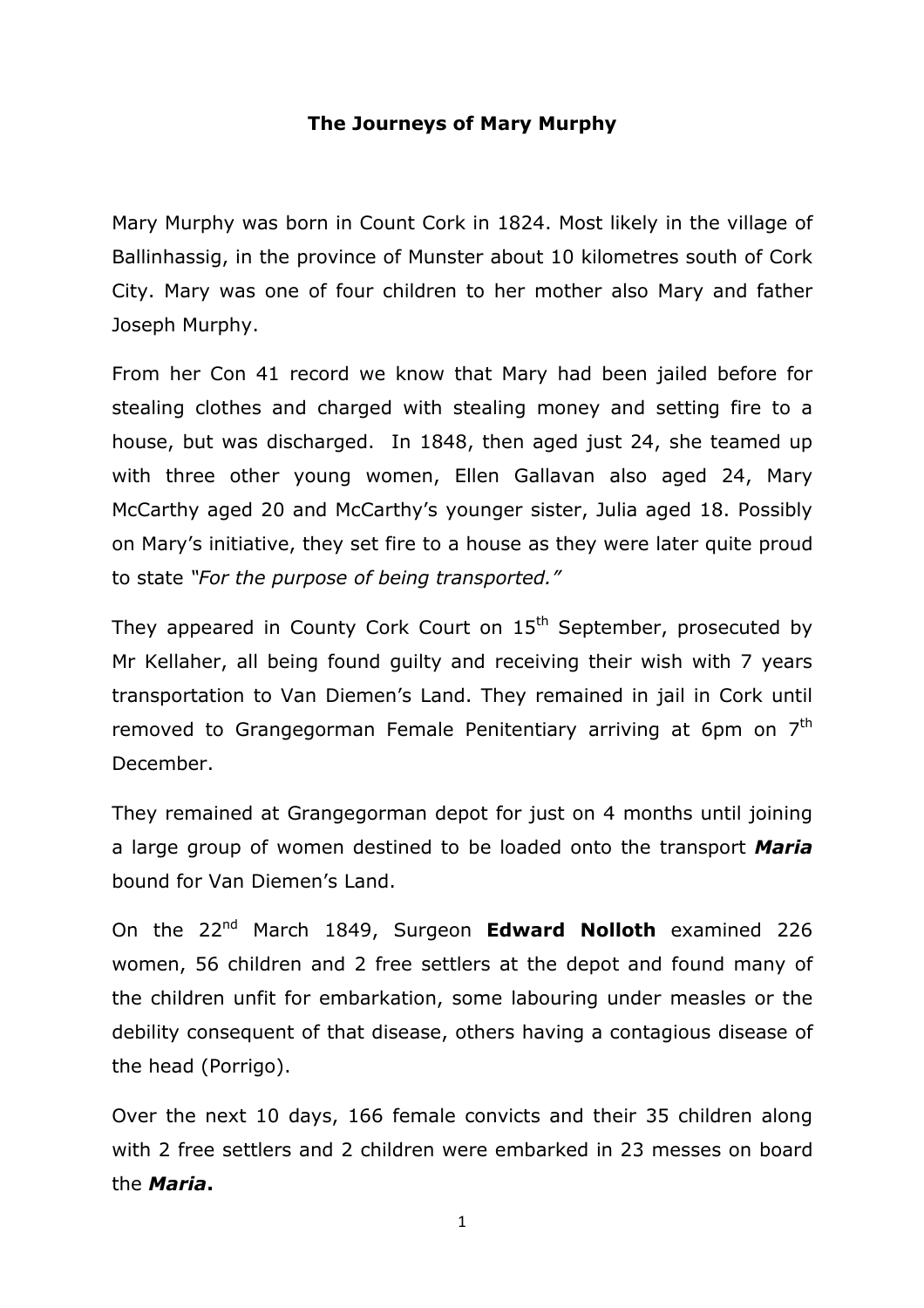The free settlers and their children were partitioned off from the prisoners on the starboard side in Midships of the prison deck. On embarkation the women with but few exceptions appeared to be in good health and cheerful.

A matron (Mrs Grogan), her husband and 3 children along with an exceedingly disagreeable man, a Mr Hart, his wife and 6 daughters were also accommodated.

Noleth stated in his report that matron Grogan proved to be very willing, but was not by any means adapted to fulfil the duties of her office.

The ships crew consisted, including Officers, of 29 men and 4 boys. Total number of souls on board was 254.

On April 5<sup>th</sup> at 11 am the *Maria* was towed to the Kish Light. Then during the first night & for the 2 following days, strong breezes from the Southward caused most of the women & children to suffer greatly from sea sickness.

The following routine was generally observed during the voyage to Van Diemen's Land. The cooks were admitted on deck at 5.30AM to light the fires and prepare breakfast. At 6.30 the prisoners &c were roused and at 7 the beds and bedding stowed on the booms. By 8am all hands had washed and cleaned themselves and breakfast was ready.

At 9.30 the prison deck, hospital and other areas were scrubbed and scraped. The berths were all cleaned and nin-tiol-atrol and the solution of Chloride of lime [a white powder used to bleach] was daily employed and it was found to be exceedingly useful in purifying the water closets.

All the people except those employed cleaning were sent on deck and at 10am prayers were read.

The women, during the rest of the morning were employed in knitting, learning to read and write.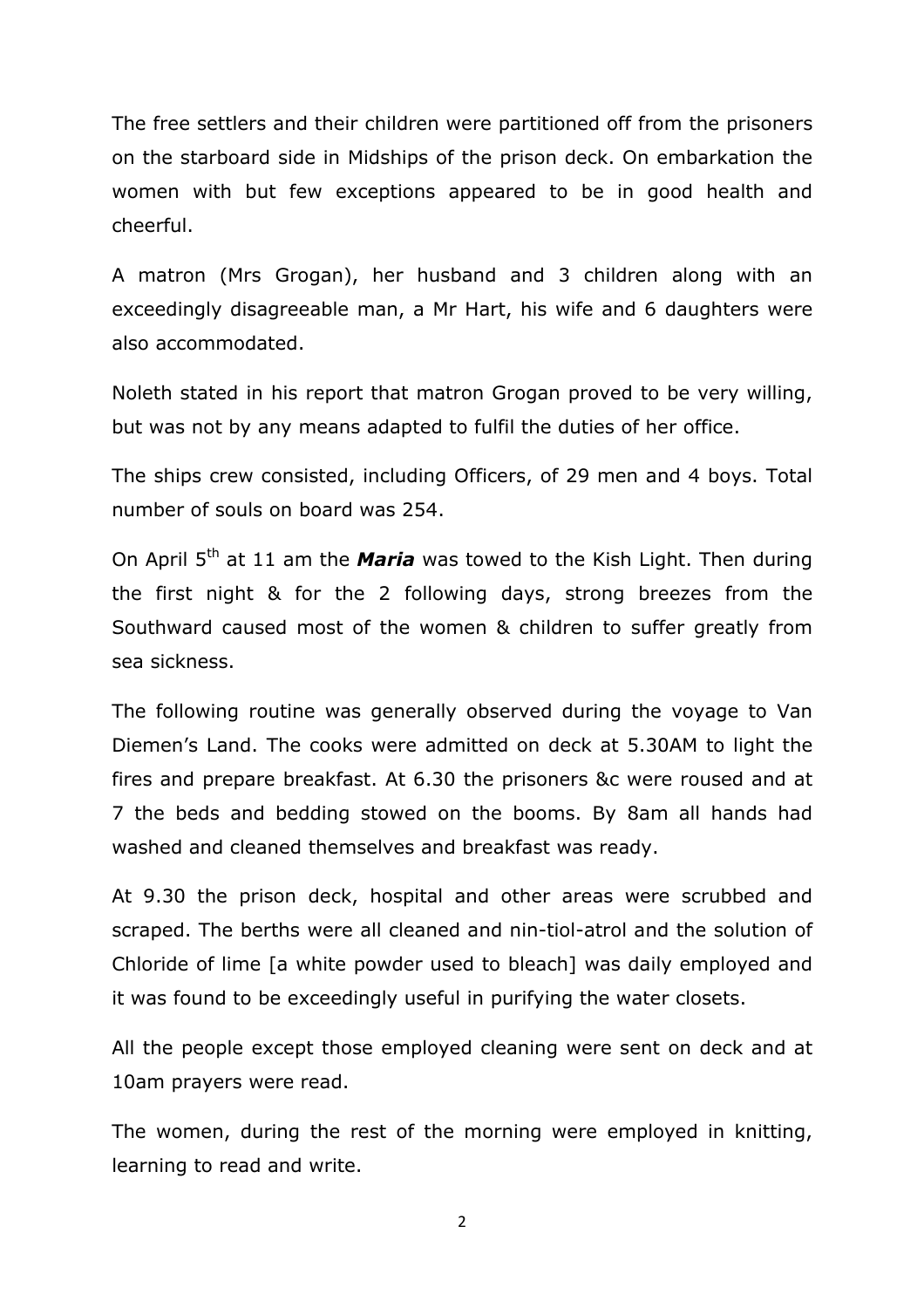At noon dinner. Lime juice was generally turned out and a glass of wine on alternate days given to each woman and a smaller quantity to the children.

During the afternoon until 3pm the women were employed as in the forenoon and at 3.30 beds were taken below. At 4pm supper was generally ready and at 5 prayers read.

At sunset or a little before all prisoners and children were sent below and the prison doors locked. At 8pm surgeon Noleth went round to inspect the prison and the doors were finally secured for the night.

During the voyage they had a great number of wet days, particularly for 16 days whilst becalmed near the equator and during the last 3 weeks of the voyage. The thermometer when at the highest was 32º c and at the lowest 4º c with occasional hail, sleet and very strong breezes.

They did not put into any port and finally arrived at Hobart Town on 23rd July 1849.

The next day, 4 prisoners and one infant were sent on shore to the Colonial Hospital. On the  $25<sup>th</sup>$  3 prisoners by order of the Comptroller General were sent on shore to undergo punishment for misconduct during the voyage. The conduct of the prisoners in general was good. During the  $26<sup>th</sup>$  &  $27<sup>th</sup>$  of July, officers of the Comptroller General's office were employed on board compiling the indents and taking a description of the prisoners.

One interesting fact emerges from the women's indents is that Mary Murphy and the McCarthy girls listed Johanna Walsh as their accomplice in the burning of the house, not Ellen Gallivan, possibly they had a falling out with Ellen on the voyage out and had teamed up with Johanna.

Mary in her **Con19** description record was listed as being a housemaid, 5ft 1inch tall, aged 24 with fair completion, oval head and visage, with a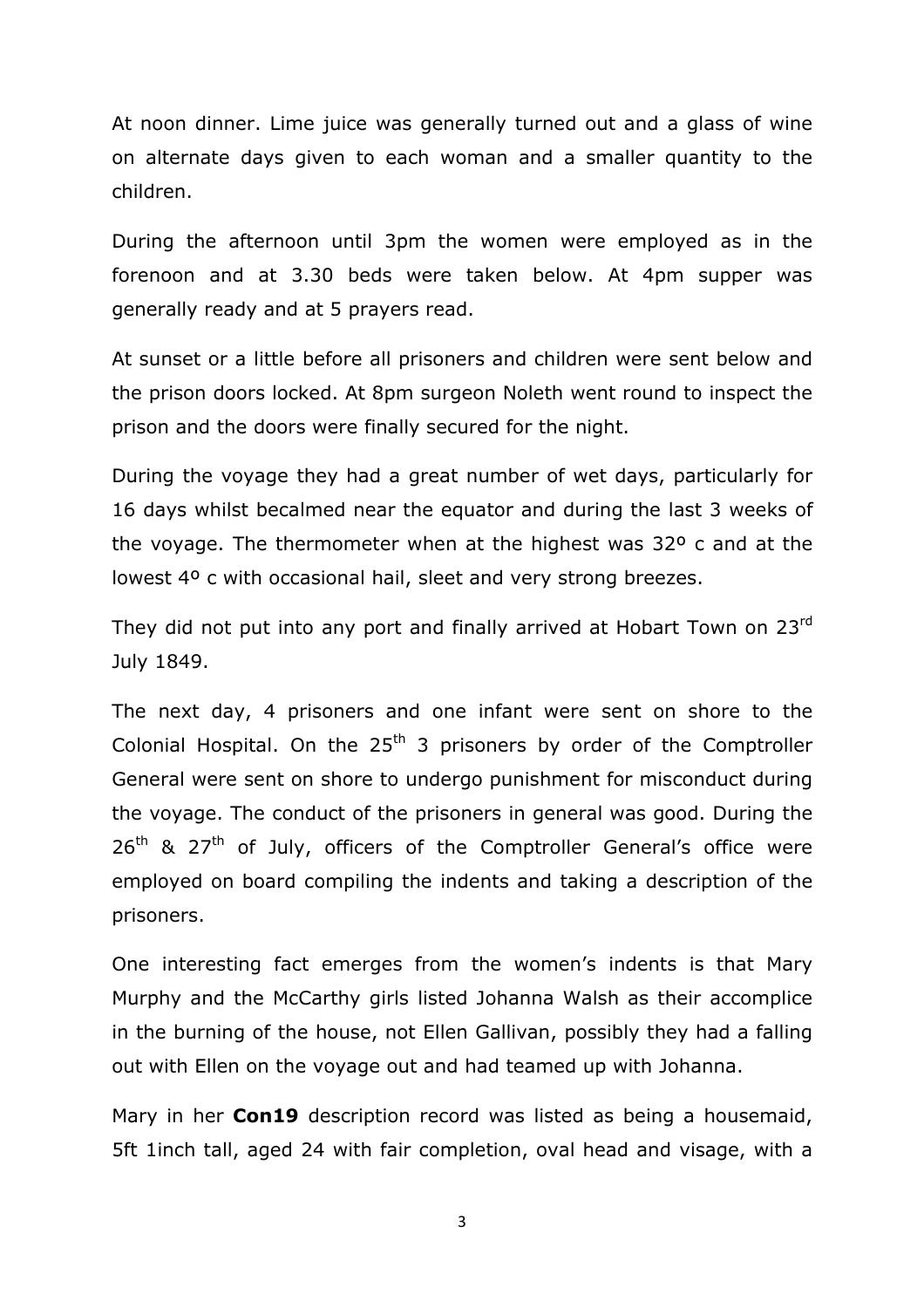high forehead, dark brown hair, hazel eyes with a noticeable squint, a long nose and a wide mouth.

Finally on the 28<sup>th</sup> July, 155 prisoners were removed to the "**Anson",** convict hulk in New Town Bay making in the whole 165 disembarked from the *Maria* only one of the original having died on the passage out. Mary was presumably kept at the *Anson* until she was given 3<sup>rd</sup> Class status on  $26<sup>th</sup>$  December 1849.

Mary was then assigned to Dr. William Stokell, Hobart Town's leading surgeon and apocothery, who lived in the magnificent "Harrington House" on the corner of Melbourne Street (now Victoria Street) and Harrington Street. Mary worked as a housemaid caring for the Stokell's 2 year old daughter, Annie Margaret and her two young brothers.

However, six months later, Mary blotted her copybook by being found drunk in his premises on the  $3<sup>rd</sup>$  July 1850. Stokell carted her off to the lower court the next day.

Mary was found guilty and sentenced to one calendar month's imprisonment with hard labour back at the Female Factory by Magistrate Augustus Eardley Willmot.

Mary was then assigned to Charles Bridgen, the Assistant Commissary General and his wife to look after their 3 year old son. Unfortunately this also ended a few months later with Mary back in the lower court before Magistrate Eardley Willmot, charged *with 'having several articles of wearing apparel in her possession to the value of about £4, not accounting satisfactorily for the means with which she purchased them etc.'*

Willmot gave Mary nine months' hard labour back in the Female Factory and she was not to be allowed to enter service in the district of Hobart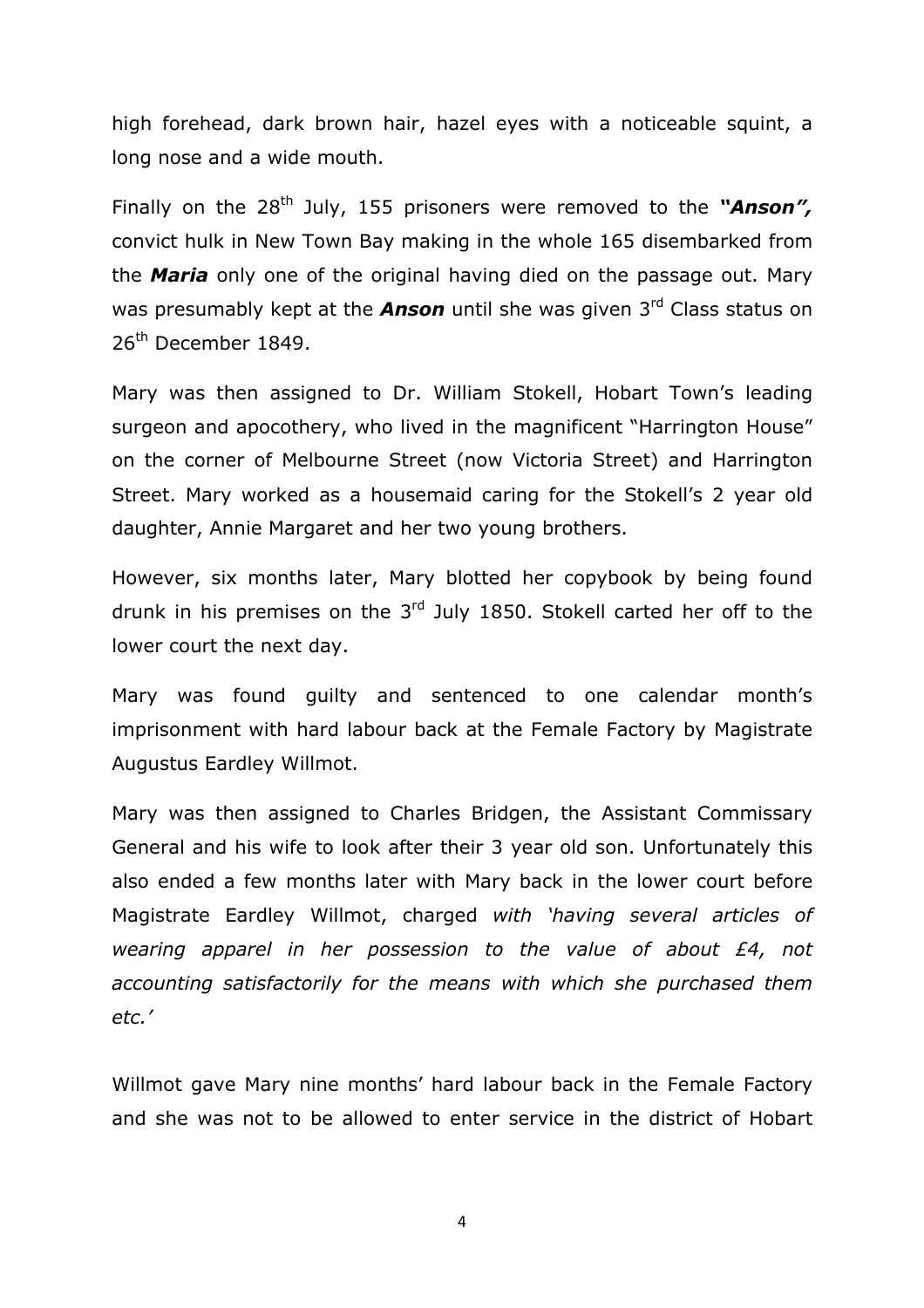again. Her only recorded misdemeanour whilst there at the Factory was spending seven days in the cells for insolence.

After her release at the end of 1851, Mary was transferred to the Campbell Town district, spending some time in the Ross Female Factory before she was assigned to John Duxbury, who ran a public house, an inn at Stony Creek between Campbell Town and Avoca. A few weeks later a child was born to a Mary Murphy, fathered by a Charlice Jones, the baby christened Mary in Avoca Catholic Church in May 1852. The birth not registered with the Registrar Generals Department. Was this our Mary?

Interestingly, within a couple of weeks Mary was back at Ross, where she received her Ticket of Leave a month later in August.

I am not sure just when Mary arrived in Oatlands, however, she was soon very friendly with the very well known Solomon Blay. The fact that in his short career as public executioner Solomon had already dispatched 116 persons to meet their maker obviously did not concern Mary greatly.

In January they applied to be married which was approved the next day and even though Mary was a catholic, their Banns were announced the following Sunday by Rev. John Ison in St Peter's Anglican Church, Oatlands and repeated twice more before they were married on Monday 14<sup>th</sup> February 1853.

Solomon was busy the week before, as he had been in Hobart Town to execute two men on the Friday arriving back to Oatlands at the weekend just in time for his wedding.

The day following the wedding, the Hobart Town Courier newspaper humorously reported to its readers to marriage details under the heading, Oatlands.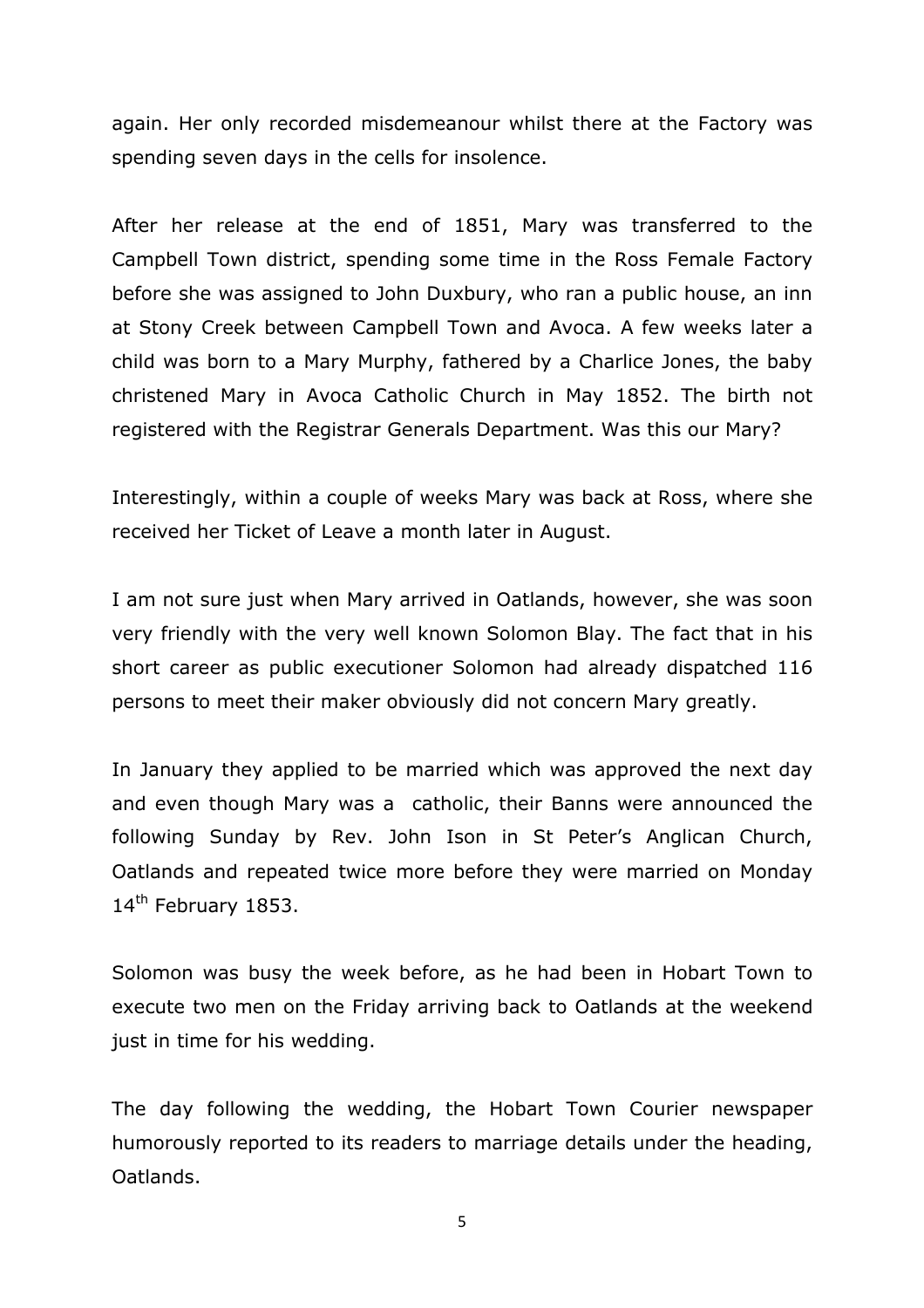"t'was the morn of Valentine, When the birds began to prate,"

That the usually quiet township of Oatlands was roused from its lassitude by the gladsome announcement that a marriage in high life, which had been previously more than hinted at in the amatory columns of the Government Gazette, was about to take place.

The affair created a little interest in the township, from the position of the favoured bridegroom (Solomon Blay), who holds the distinguished appointment of "the finisher of the law" for the territory of Van Diemen's Land. They were attended to Church at 8 o'clock (the hour when the bridegroom usually "ties knots" of a different description) by a *highly respectable (?)* couple of the township.

We believe that after a short trip to the metropolis the honeymoon will be spent at the gaol, where the bride, Miss Mary Murphy, resides.

Solomon had certainly been residing in the condemned cells of Oatlands Gaol for some time, free board and lodgings where he carried out his tasks for the Sheriff. He was allowed the freedom to roam Oatlands during the day at will as long as he returned when the gates were securely locked at night.

Just where they lived in their first few years as husband and wife in Oatlands is unclear. Solomon also worked as a constable and was permitted to take possession and reside, much to people's disgust in their houses whilst they were facing court under prosecution. They must have travelled as well, Solomon conducting a small business as a second hand dealer. Mary became involved in a court action in Bothwell when she was assaulted by a well know troublesome women there in August 1855.

But by 1858 they were residing in a skilling, a small addition to the rear of a house owned by Samuel Bailey, on the outskirts of Oatlands. They moved about the town always in rental accommodation, but sometimes even sub-letting the houses they rented.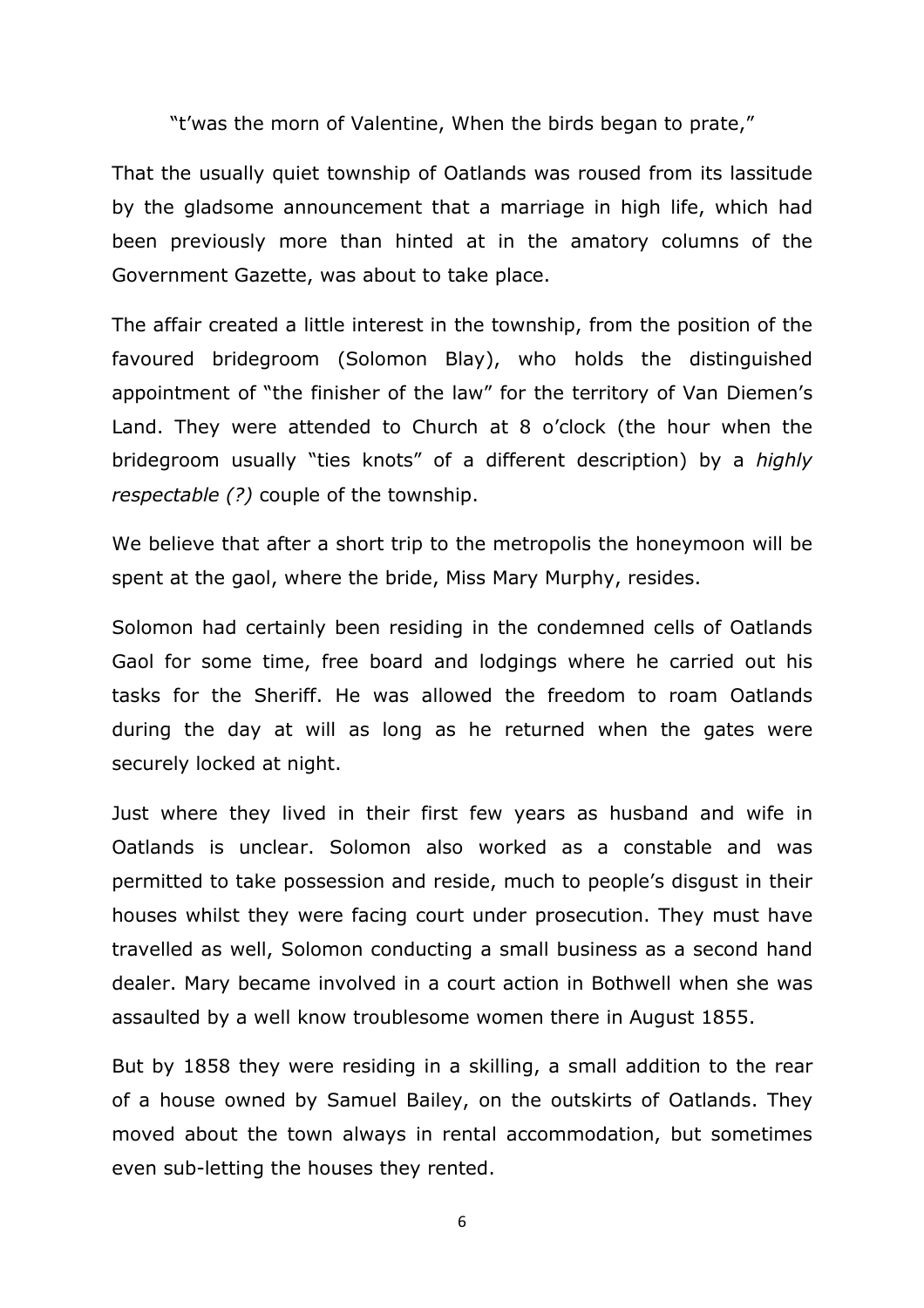It appears that Mary utilized her wisdom and common sense to manage the family budget.

Even though she could not read or write Mary opened a bank account by depositing £24 with the Hobart Town Savings Bank in January 1861. The clerk in recording her description matched that of her Con 19 record noting her height, her brown hair, hazel eyes and squint. From the bank records she made regular deposits, sometimes as high as £50, a surprisingly large amount. On other occasions she deposited the exact amount of Solomon's weekly wages. By August 1867 she had amassed the tidy sum of £256-15-6. On new years day 1868 Solomon opened his own Savings Bank account with a transfer of £106-15-6 from Mary's account.

Solomon's occupation had kept him busy travelling on a regular basis by coach to both Hobart and Launceston to carry out his grim public duties. Since their marriage he had executed another 77 men and one woman, Margaret Coghlin. He had finished enough tasks and decided to retire from pubic duties. His resignation was accepted and with Mary they then planned to get away from Tasmania for good.

So began the next component of Mary's journeys.

The SS Southern Cross, the regular steam ferry to Melbourne, arrived in Hobart on Friday 24<sup>th</sup> July 1868. The Blay's had moved to Hobart and on Monday the  $27<sup>th</sup>$  they attended the savings bank, each drawing out all their savings and closing their accounts, a total of £267-2-6.

They next went to the Tasmanian Steamship Company office on the wharf and booked a passage on the Southern Cross, not under the name of Blay but as Mr and Mrs Murphy. Now the mystery deepens as there is also listed an infant with them. The Southern Cross sailed two days later on Wednesday at 4pm arriving in Melbourne on the Friday.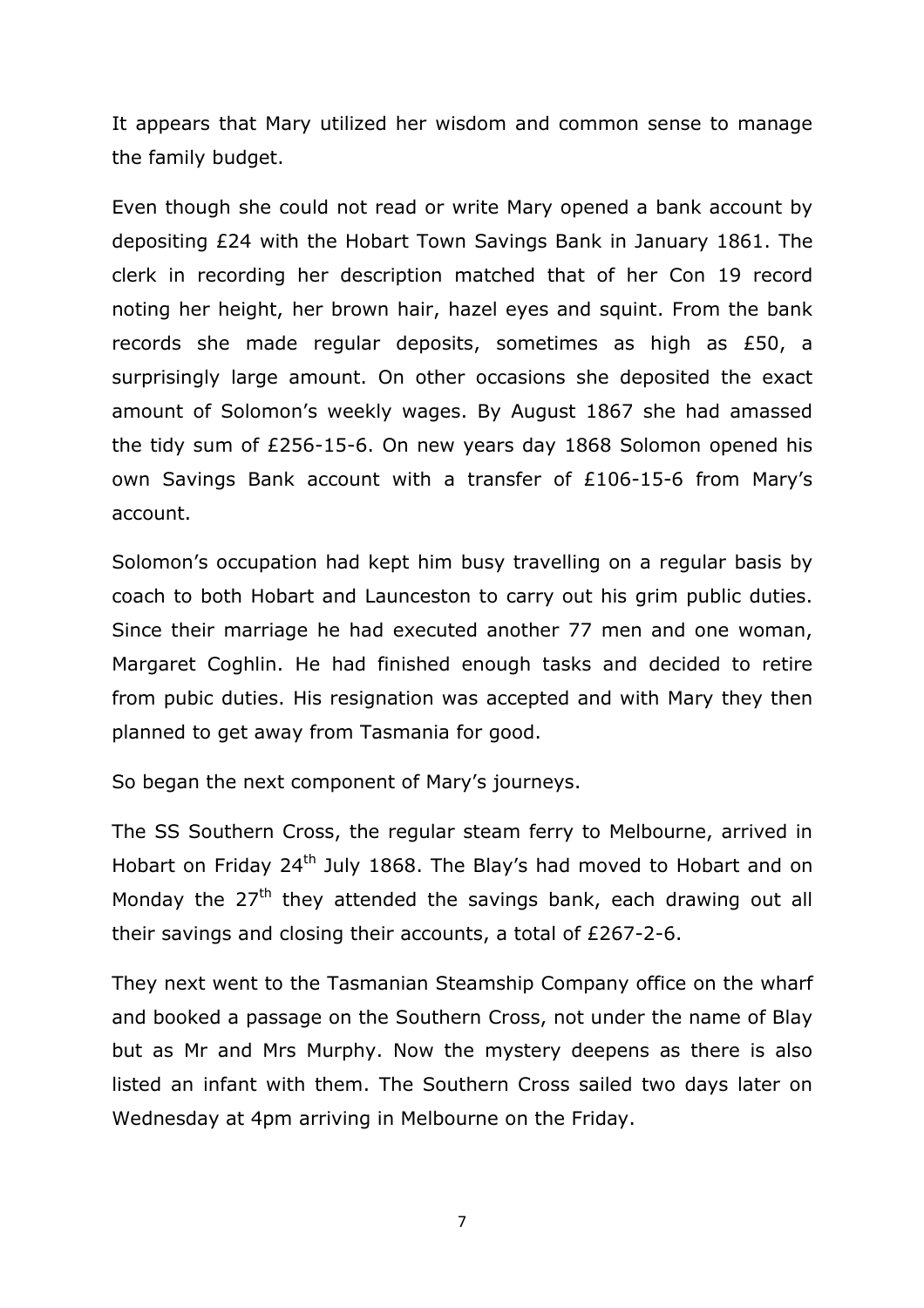Mr & Mrs Murphy then purchased tickets on the screw steamship Somersetshire which departed from alongside Sandridge Railway Pier for London five days later on the Wednesday afternoon.

From a letter which Solomon wrote to Governor DuCane in 1870, he takes up the journey story

*"Having saved a little money... I purchased a cottage and a piece of ground outside London believing that I could live unknown and quietly in my retreat – but such was not to be. It soon became whispered about that I was the executioner from Tasmania and as a matter of course there was no more peace for me in the land of freedom. At last I was obliged to sell my home at a fearful sacrifice to preserve my life and that of those dear to me and return to Tasmania where I would not be molested."*

After arriving back in Melbourne in 1869 on the Roxburgh Castle under the name Mr & Mrs Bray, they quietly returned to Hobart.

They had been away less than 12 months. Solomon asked to be reinstated in his old position, the government quickly agreeing. The Blay's then remained in Hobart renting houses in a variety of streets around North Hobart.

Finally they settled at 80 Argyle Street with a shop attached, diagonally opposite the fire station and very conveniently close to Campbell Street gaol with its adjoining execution yard.

Possibly because of financial problems, but it was 10 years before Mary reopened an account with the savings bank with a cash deposit of £25, drawing little out, but also not depositing much either over the following years.

Mary's ultimate Journey began on Thursday  $17<sup>th</sup>$  July 1884 when she passed away during a particularly bad bronchitis epidemic raging in Hobart. Whether the Mercury misspelled her name or more likely Solomon deliberately disguised the family name is open to conjecture.